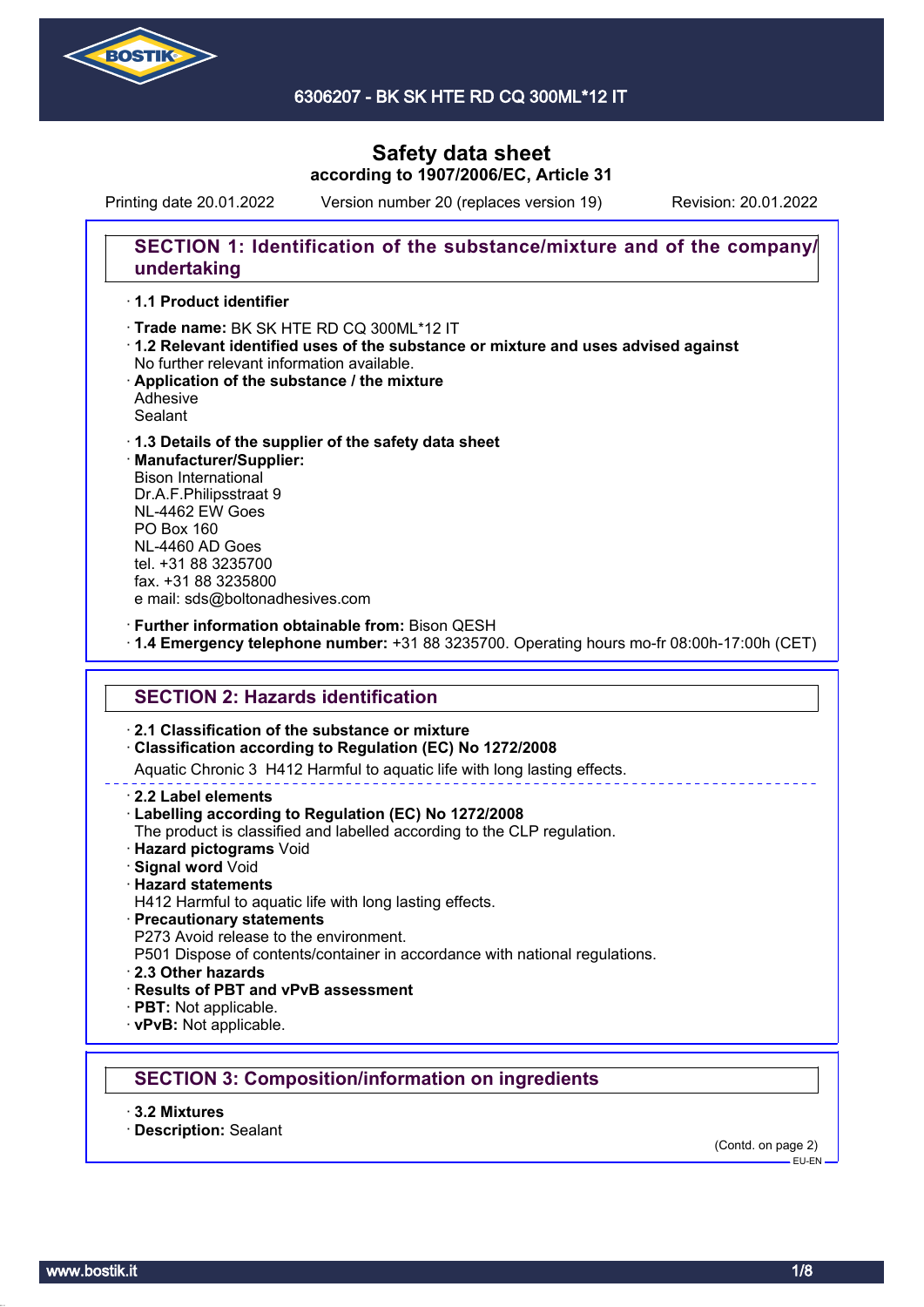

Printing date 20.01.2022 Version number 20 (replaces version 19) Revision: 20.01.2022

#### **Trade name: BK SK HTE RD CQ 300ML\*12 IT**

(Contd. of page 1)

| · Dangerous components:               |                                                                                              |                   |
|---------------------------------------|----------------------------------------------------------------------------------------------|-------------------|
| CAS: 556-67-2                         | octamethylcyclotetrasiloxane                                                                 | $≥0.025 - 0.25\%$ |
|                                       |                                                                                              |                   |
|                                       | EINECS: 209-136-7<br>Index number: 014-018-00-1 4 Aquatic Chronic 1, H410 (M=10)             |                   |
| Reg.nr.: 01-2119529238-36   PBT; vPvB |                                                                                              |                   |
|                                       | A delitional information: Foutherneoilles of the listed begand above as acted to a cation 40 |                   |

· **Additional information:** For the wording of the listed hazard phrases refer to section 16.

### **SECTION 4: First aid measures**

- · **4.1 Description of first aid measures**
- · **General information:** No special measures required.

#### · **After inhalation:**

Supply fresh air; consult doctor in case of complaints.

- No special measures required.
- · **After skin contact:** Generally the product does not irritate the skin.
- · **After eye contact:** Rinse opened eye for several minutes under running water.
- After swallowing: If symptoms persist consult doctor.
- · **4.2 Most important symptoms and effects, both acute and delayed** No further relevant information available.
- · **4.3 Indication of any immediate medical attention and special treatment needed**
- No further relevant information available.

# **SECTION 5: Firefighting measures**

- · **5.1 Extinguishing media**
- · **Suitable extinguishing agents:** Use fire extinguishing methods suitable to surrounding conditions.
- · **5.2 Special hazards arising from the substance or mixture**
- No further relevant information available.
- · **5.3 Advice for firefighters**
- · **Protective equipment:** No special measures required.

## **SECTION 6: Accidental release measures**

- · **6.1 Personal precautions, protective equipment and emergency procedures** Not required.
- · **6.2 Environmental precautions:**
- Do not allow product to reach sewage system or any water course.
- Inform respective authorities in case of seepage into water course or sewage system.
- Do not allow to enter sewers/ surface or ground water.
- · **6.3 Methods and material for containment and cleaning up:**
- Send for recovery or disposal in suitable receptacles. Absorb with liquid-binding material (sand, diatomite, acid binders, universal binders, sawdust).
- · **6.4 Reference to other sections**
- See Section 7 for information on safe handling.
- See Section 8 for information on personal protection equipment.
- See Section 13 for disposal information.

(Contd. on page 3)

EU-EN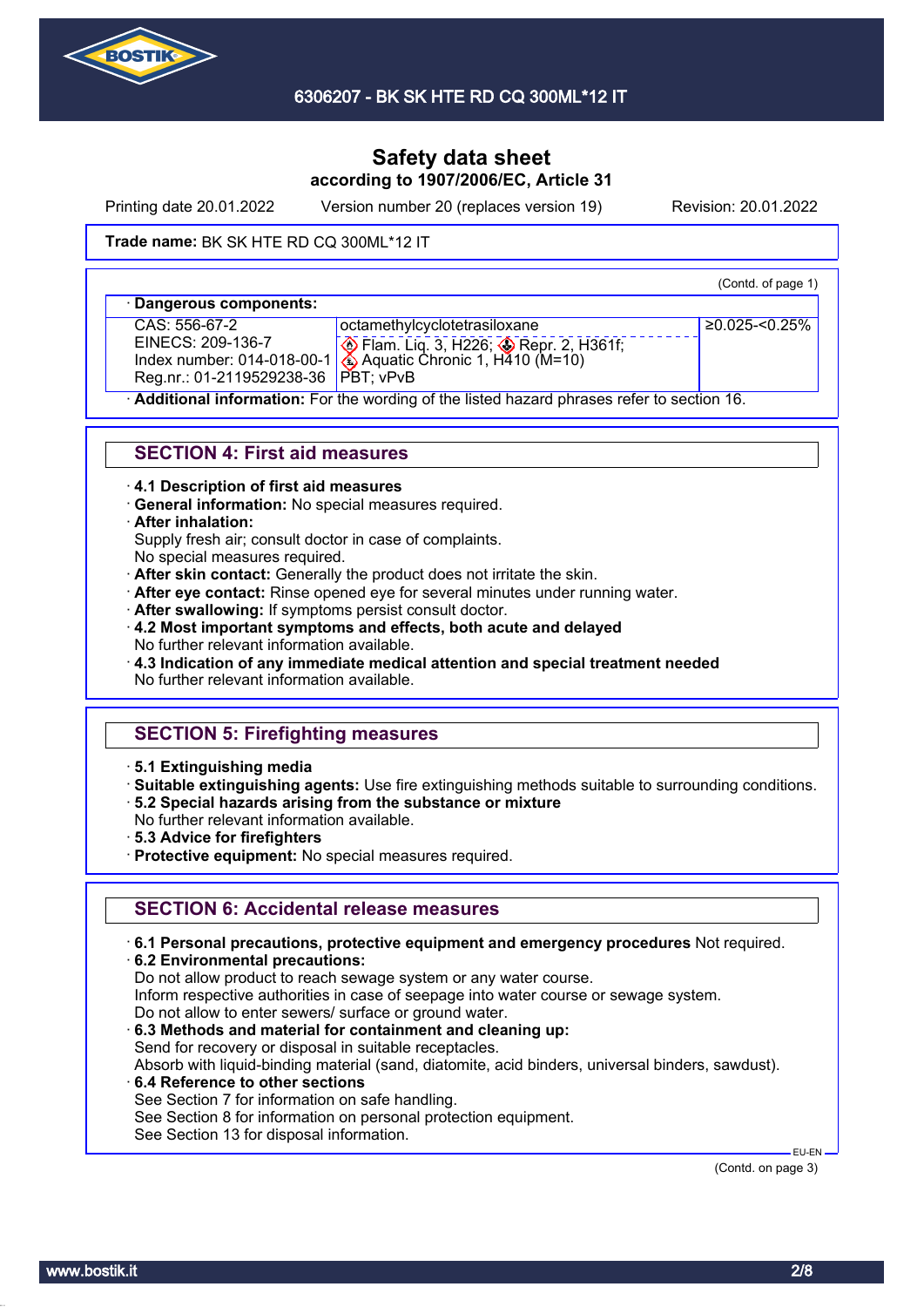

Printing date 20.01.2022 Version number 20 (replaces version 19) Revision: 20.01.2022

#### **Trade name: BK SK HTE RD CQ 300ML\*12 IT**

(Contd. of page 2)

|              | . 7.1 Precautions for safe handling No special precautions are necessary if used correctly.                                                          |
|--------------|------------------------------------------------------------------------------------------------------------------------------------------------------|
|              | · Information about fire - and explosion protection: No special measures required.                                                                   |
| · Storage:   | · 7.2 Conditions for safe storage, including any incompatibilities                                                                                   |
|              | Requirements to be met by storerooms and receptacles: No special requirements.                                                                       |
|              | Information about storage in one common storage facility: Not required.                                                                              |
|              | · Further information about storage conditions: None.                                                                                                |
|              | · Storage class: 12<br>· 7.3 Specific end use(s) No further relevant information available.                                                          |
|              |                                                                                                                                                      |
|              | <b>SECTION 8: Exposure controls/personal protection</b>                                                                                              |
|              | 8.1 Control parameters                                                                                                                               |
|              | Ingredients with limit values that require monitoring at the workplace:                                                                              |
|              | The product does not contain any relevant quantities of materials with critical values that have to be<br>monitored at the workplace.                |
|              | · Additional information: The lists valid during the making were used as basis.                                                                      |
|              | 8.2 Exposure controls                                                                                                                                |
|              | . Appropriate engineering controls No further data; see item 7.                                                                                      |
|              | · Individual protection measures, such as personal protective equipment                                                                              |
|              | · General protective and hygienic measures:                                                                                                          |
|              | The usual precautionary measures are to be adhered to when handling chemicals.<br>Wash hands before breaks and at the end of work.                   |
|              | · Respiratory protection: Not required.                                                                                                              |
|              | <b>Hand protection</b>                                                                                                                               |
|              | The glove material has to be impermeable and resistant to the product/ the substance/ the                                                            |
| preparation. |                                                                                                                                                      |
| degradation  | Selection of the glove material on consideration of the penetration times, rates of diffusion and the                                                |
|              | · Material of gloves                                                                                                                                 |
|              | Recommended thickness of the material: > 0,12 mm                                                                                                     |
|              | Nitrile rubber, NBR                                                                                                                                  |
|              | Penetration time of glove material                                                                                                                   |
|              | For the mixture of chemicals mentioned below the penetration time has to be at least 10 minutes<br>(Permeation according to EN 374 Part 3: Level 1). |
|              |                                                                                                                                                      |
|              | Eye/face protection Goggles recommended during refilling                                                                                             |

- · **9.1 Information on basic physical and chemical properties**
- · **General Information**
- **· Physical state** Fluid
- 
- 
- · Odour threshold: Not determined.

· **Colour:** Colour: **According to product specification** · **Odour:** Characteristic

<sup>(</sup>Contd. on page 4) -<br>EU-EN-

www.bostik.it 3/8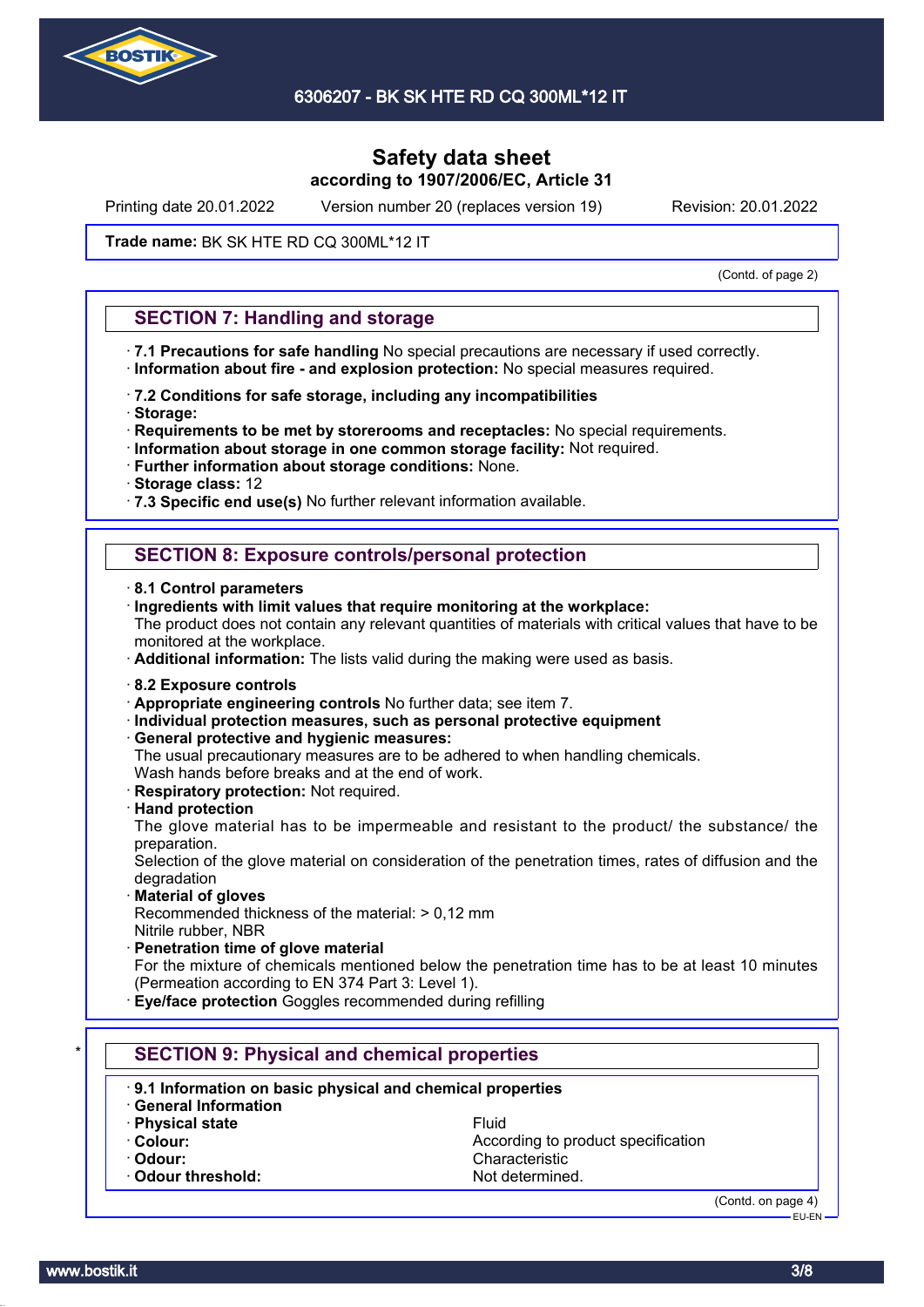

Printing date 20.01.2022 Version number 20 (replaces version 19) Revision: 20.01.2022

#### **Trade name: BK SK HTE RD CQ 300ML\*12 IT**

|                                                   | (Contd. of page 3)                                                                                                                   |
|---------------------------------------------------|--------------------------------------------------------------------------------------------------------------------------------------|
| <b>Melting point/freezing point:</b>              | Undetermined.                                                                                                                        |
| <b>Boiling point or initial boiling point and</b> |                                                                                                                                      |
| boiling range                                     | 2230 °C                                                                                                                              |
| · Flammability                                    | Not applicable.                                                                                                                      |
| <b>Lower and upper explosion limit</b>            |                                                                                                                                      |
| · Lower:                                          | Not determined.                                                                                                                      |
| $\cdot$ Upper:                                    | Not determined.                                                                                                                      |
| · Flash point:                                    | Not applicable.                                                                                                                      |
| · Auto-ignition temperature:                      | Product is not selfigniting.                                                                                                         |
| · Decomposition temperature:                      | Not determined.                                                                                                                      |
| ∙ pH                                              | Not determined.                                                                                                                      |
| · Viscosity:                                      |                                                                                                                                      |
| <b>Kinematic viscosity</b>                        | Not determined.                                                                                                                      |
| · Dynamic:                                        | Not determined.                                                                                                                      |
| · Solubility                                      |                                                                                                                                      |
| $\cdot$ water:                                    | Not miscible or difficult to mix.                                                                                                    |
| · Partition coefficient n-octanol/water (log      |                                                                                                                                      |
| value)                                            | Not determined.                                                                                                                      |
| · Vapour pressure:                                | Not determined.                                                                                                                      |
| · Density and/or relative density                 |                                                                                                                                      |
| · Density:                                        | Not determined.                                                                                                                      |
| · Relative density                                | Not determined.                                                                                                                      |
|                                                   |                                                                                                                                      |
| · Vapour density                                  | Not determined.                                                                                                                      |
| ⋅ 9.2 Other information                           | All relevant physical data were determined for the<br>mixture. All non-determined data are not<br>measurable or not relevant for the |
|                                                   | characterization of the mixture.                                                                                                     |
| · Appearance:                                     |                                                                                                                                      |
| $\cdot$ Form:                                     | Fluid                                                                                                                                |
| · Important information on protection of health   |                                                                                                                                      |
| and environment, and on safety.                   |                                                                                                                                      |
| · Ignition temperature:                           | $>370$ °C                                                                                                                            |
| · Explosive properties:                           | Product does not present an explosion hazard.                                                                                        |
| · Solvent content:                                |                                                                                                                                      |
| · Solids content:                                 | 64.5 %                                                                                                                               |
| Change in condition                               |                                                                                                                                      |
| <b>Evaporation rate</b>                           | Not determined.                                                                                                                      |
| Information with regard to physical hazard        |                                                                                                                                      |
|                                                   |                                                                                                                                      |
|                                                   |                                                                                                                                      |
| classes                                           |                                                                                                                                      |
| · Explosives                                      | Void                                                                                                                                 |
| · Flammable gases                                 | Void                                                                                                                                 |
| · Aerosols                                        | Void                                                                                                                                 |
| · Oxidising gases                                 | Void                                                                                                                                 |
| · Gases under pressure                            | Void                                                                                                                                 |
| · Flammable liquids                               | Void                                                                                                                                 |
| · Flammable solids                                | Void                                                                                                                                 |
| · Self-reactive substances and mixtures           | Void                                                                                                                                 |
| · Pyrophoric liquids<br>· Pyrophoric solids       | Void<br>Void                                                                                                                         |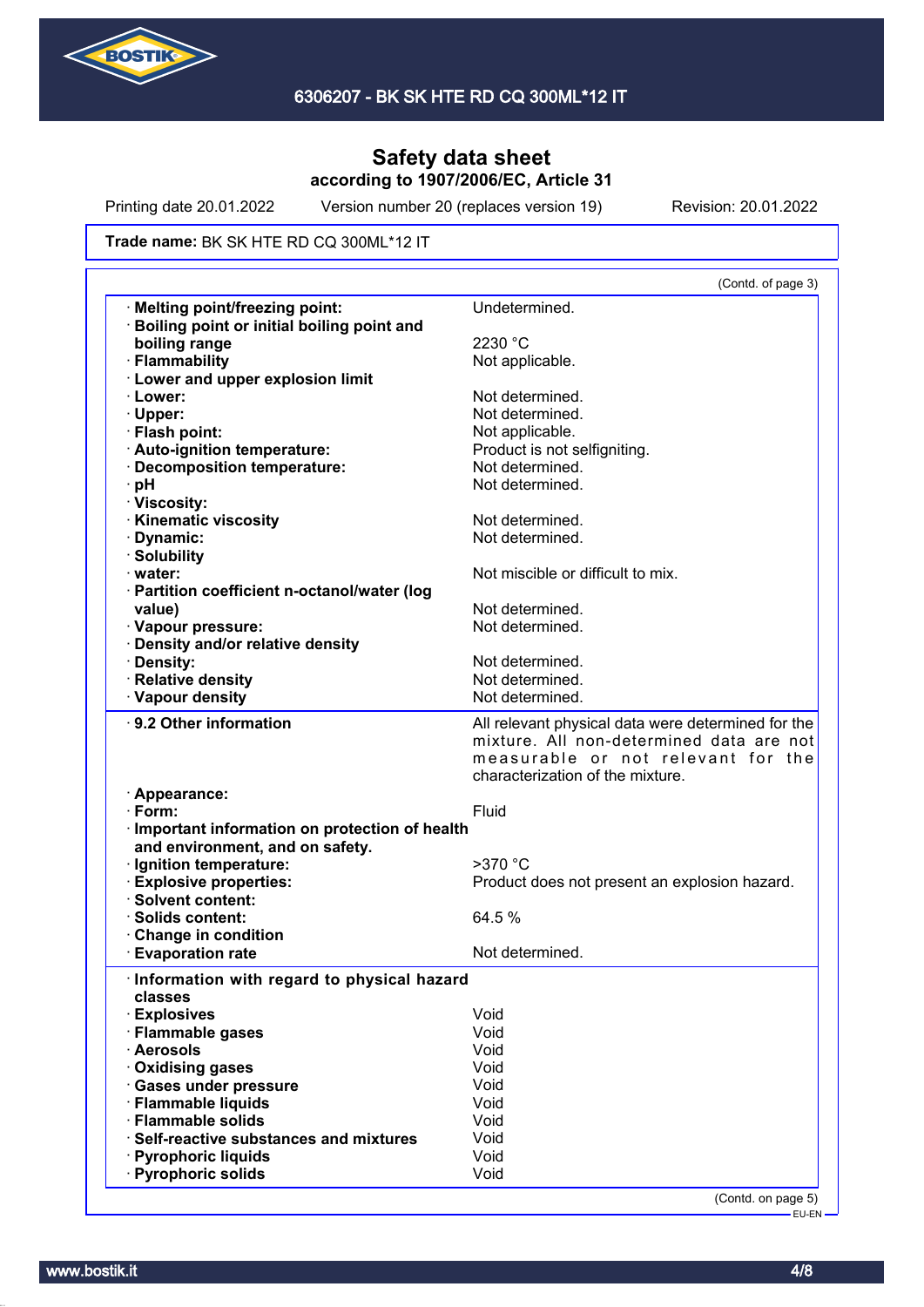

Printing date 20.01.2022 Version number 20 (replaces version 19) Revision: 20.01.2022

#### **Trade name: BK SK HTE RD CQ 300ML\*12 IT**

|                                       |      | (Contd. of page 4) |
|---------------------------------------|------|--------------------|
| Self-heating substances and mixtures  | Void |                    |
| · Substances and mixtures, which emit |      |                    |
| flammable gases in contact with water | Void |                    |
| <b>Oxidising liquids</b>              | Void |                    |
| Oxidising solids                      | Void |                    |
| · Organic peroxides                   | Void |                    |
| Corrosive to metals                   | Void |                    |
| · Desensitised explosives             | Void |                    |

## **SECTION 10: Stability and reactivity**

· **10.1 Reactivity** No further relevant information available.

- · **10.2 Chemical stability**
- · **Thermal decomposition / conditions to be avoided:**
- No decomposition if used according to specifications.
- · **10.3 Possibility of hazardous reactions** No dangerous reactions known.
- · **10.4 Conditions to avoid** No further relevant information available.
- · **10.5 Incompatible materials:** No further relevant information available.
- · **10.6 Hazardous decomposition products:** No dangerous decomposition products known.

## **SECTION 11: Toxicological information**

- · **11.1 Information on hazard classes as defined in Regulation (EC) No 1272/2008**
- · **Acute toxicity** Based on available data, the classification criteria are not met.
- · **Skin corrosion/irritation** Based on available data, the classification criteria are not met.
- · **Serious eye damage/irritation** Based on available data, the classification criteria are not met.
- · **Respiratory or skin sensitisation** Based on available data, the classification criteria are not met.
- · **Germ cell mutagenicity**
- Not applicable.

Based on available data, the classification criteria are not met.

- · **Carcinogenicity** Based on available data, the classification criteria are not met.
- · **Reproductive toxicity** Based on available data, the classification criteria are not met.
- · **STOT-single exposure** Based on available data, the classification criteria are not met.
- · **STOT-repeated exposure** Based on available data, the classification criteria are not met.
- · **Aspiration hazard** Based on available data, the classification criteria are not met.
- · **Additional toxicological information:**
- · **Acute effects (acute toxicity, irritation and corrosivity)** Not applicable.
- · **Sensitisation** Not applicable.
- · **Repeated dose toxicity** Not applicable.
- · **11.2 Information on other hazards**

## · **Endocrine disrupting properties**

540-97-6 dodecamethylcyclohexasiloxane (D6) List II

### 556-67-2 octamethylcyclotetrasiloxane List II; III

 EU-EN (Contd. on page 6)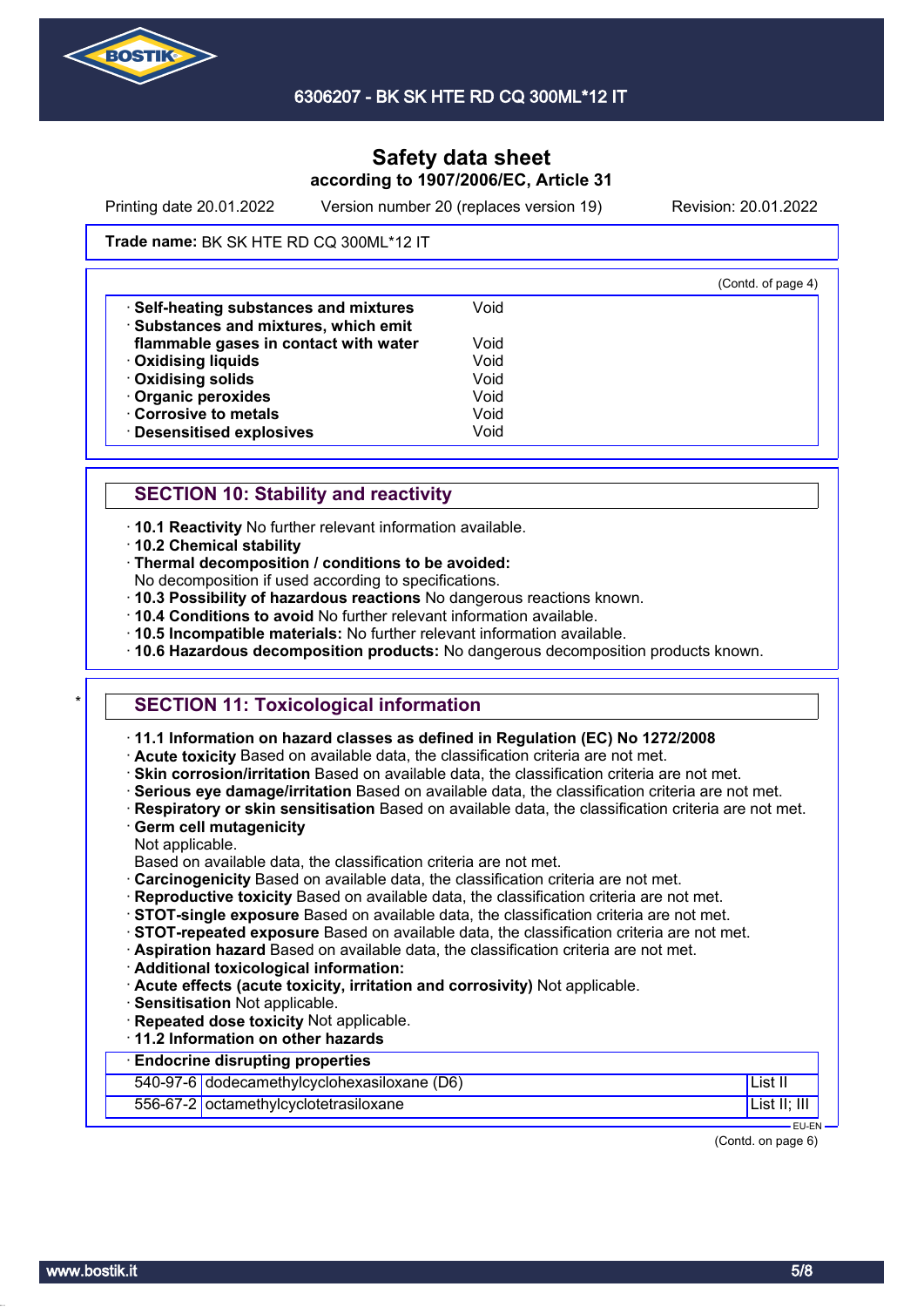

Printing date 20.01.2022 Version number 20 (replaces version 19) Revision: 20.01.2022

#### **Trade name: BK SK HTE RD CQ 300ML\*12 IT**

(Contd. of page 5)

### **SECTION 12: Ecological information**

- · **12.1 Toxicity**
- · **Aquatic toxicity:** No further relevant information available.
- · **12.2 Persistence and degradability** No further relevant information available.
- · **12.3 Bioaccumulative potential** No further relevant information available.
- · **12.4 Mobility in soil** No further relevant information available.
- · **12.5 Results of PBT and vPvB assessment**
- · **PBT:** Not applicable.
- · **vPvB:** Not applicable.
- · **12.6 Endocrine disrupting properties**
- For information on endocrine disrupting properties see section 11.
- · **12.7 Other adverse effects**
- · **Remark:** Harmful to fish
- · **Additional ecological information:**
- · **General notes:**

Water hazard class 2 (German Regulation) (Self-assessment): hazardous for water Do not allow product to reach ground water, water course or sewage system. Danger to drinking water if even small quantities leak into the ground. Harmful to aquatic organisms

### **SECTION 13: Disposal considerations**

#### · **13.1 Waste treatment methods**

· **Recommendation**

Must not be disposed together with household garbage. Do not allow product to reach sewage system.

Disposal must be made according to official regulations.

- · **Uncleaned packaging:**
- · **Recommendation:**

Packagings that may not be cleansed are to be disposed of in the same manner as the product.

| 14.1 UN number or ID number                                |               |  |
|------------------------------------------------------------|---------------|--|
| · ADR/ADN, IMDG, IATA                                      | not regulated |  |
|                                                            |               |  |
| · ADN                                                      | not regulated |  |
| 14.2 UN proper shipping name<br>· ADR/ADN, ADN, IMDG, IATA | not regulated |  |
| 14.3 Transport hazard class(es)                            |               |  |
| · ADR/ADN, ADN, IMDG, IATA                                 |               |  |
| · Class                                                    | not regulated |  |
| 14.4 Packing group                                         |               |  |
| · ADR/ADN, IMDG, IATA                                      | not regulated |  |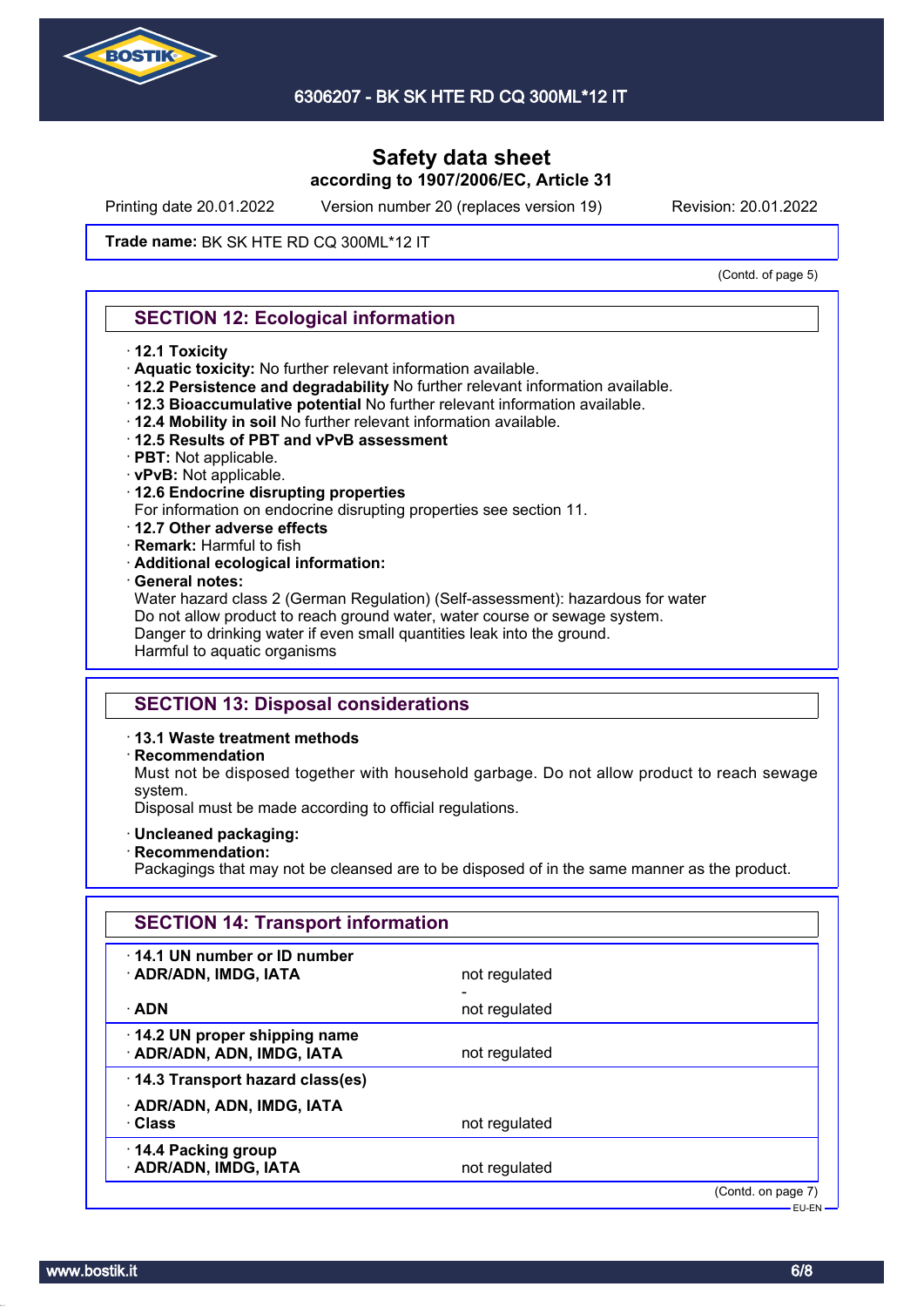

Printing date 20.01.2022 Version number 20 (replaces version 19) Revision: 20.01.2022

**Trade name: BK SK HTE RD CQ 300ML\*12 IT** 

|                                                                        | (Contd. of page 6)                                                                                                                                                  |
|------------------------------------------------------------------------|---------------------------------------------------------------------------------------------------------------------------------------------------------------------|
| 14.5 Environmental hazards:<br>· Marine pollutant:                     | No                                                                                                                                                                  |
| 14.6 Special precautions for user                                      | Not applicable.                                                                                                                                                     |
| 14.7 Maritime transport in bulk according to<br><b>IMO instruments</b> | Not applicable.                                                                                                                                                     |
| · Transport/Additional information:                                    | Not dangerous according to the above<br>specifications.                                                                                                             |
| ∴IMDG<br>· Remarks:                                                    | Under certain conditions substances in Class 3<br>(flammable liquids) can be classified in<br>packinggroup III.<br>See IMDG, Part 2, Chapter 2.3, Paragraph 2.3.2.2 |
| · UN "Model Regulation":                                               | not regulated                                                                                                                                                       |

### **SECTION 15: Regulatory information**

- · **15.1 Safety, health and environmental regulations/legislation specific for the substance or mixture**
- · **Directive 2012/18/EU**
- · **Named dangerous substances ANNEX I** None of the ingredients is listed.
- · **REGULATION (EC) No 1907/2006 ANNEX XVII** Conditions of restriction: 3, 70
- · **DIRECTIVE 2011/65/EU on the restriction of the use of certain hazardous substances in electrical and electronic equipment – Annex II**

None of the ingredients is listed.

· **REGULATION (EU) 2019/1148**

· **Annex I - RESTRICTED EXPLOSIVES PRECURSORS (Upper limit value for the purpose of licensing under Article 5(3))**

None of the ingredients is listed.

· **Annex II - REPORTABLE EXPLOSIVES PRECURSORS**

None of the ingredients is listed.

· **Regulation (EC) No 273/2004 on drug precursors**

None of the ingredients is listed.

· **Regulation (EC) No 111/2005 laying down rules for the monitoring of trade between the Community and third countries in drug precursors**

None of the ingredients is listed.

· **15.2 Chemical safety assessment:** A Chemical Safety Assessment has not been carried out.

## **SECTION 16: Other information**

This information is based on our present knowledge. However, this shall not constitute a guarantee for any specific product features and shall not establish a legally valid contractual relationship. (Contd. on page 8)

EU-EN